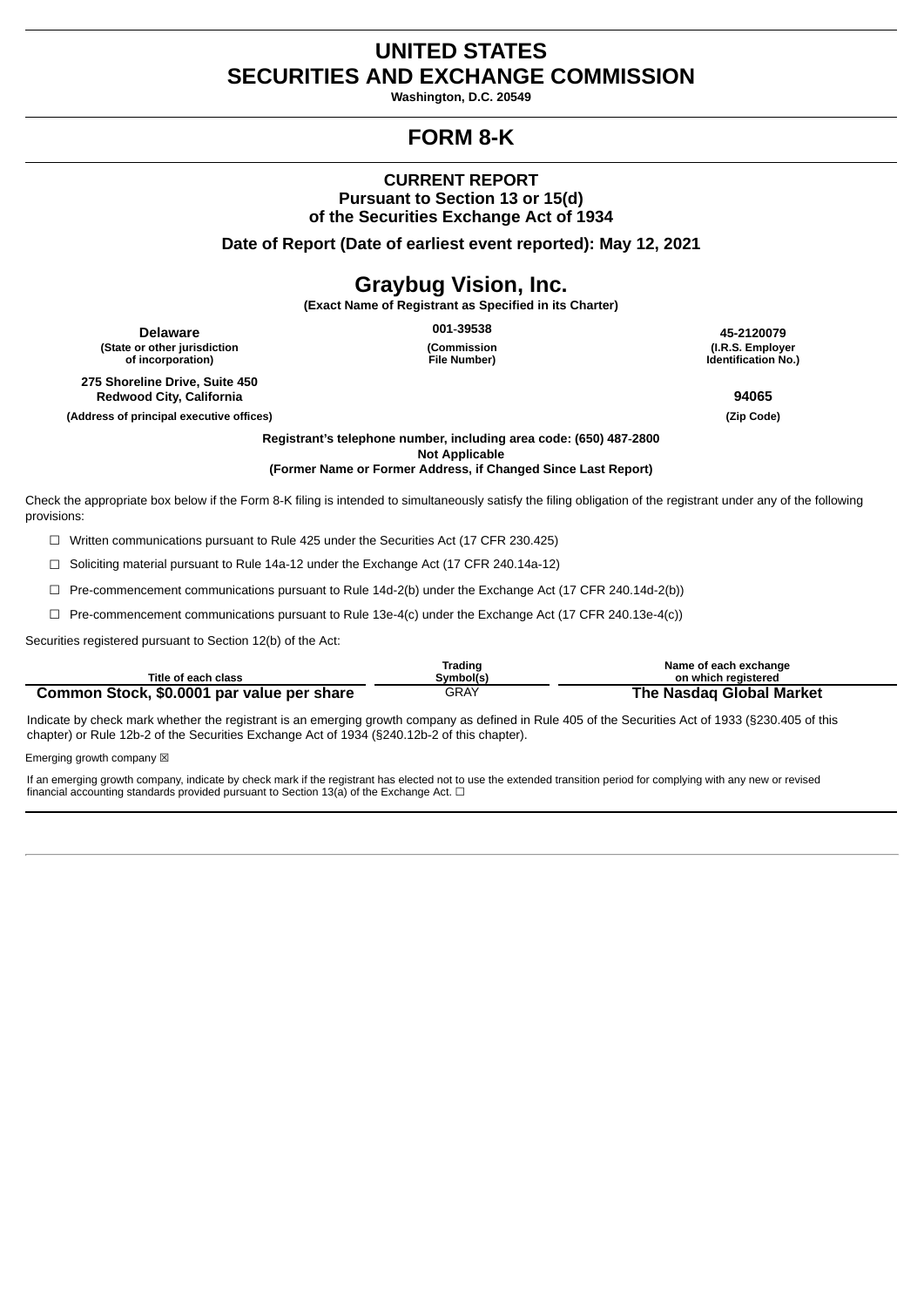#### **Item 2.02 Results of Operations and Financial Condition.**

On May 12, 2021, Graybug Vision, Inc. issued a press release announcing its financial results for the fiscal quarter ended March 31, 2021. A copy of the press release is attached as Exhibit 99.1 to this report.

The information in this Item 2.02, including Exhibit 99.1 to this report, shall not be deemed to be "filed" for purposes of Section 18 of the Securities Exchange Act of 1934, as amended (the "Exchange Act"), or otherwise subject to the liabilities of that section or Sections 11 and 12(a)(2) of the Securities Act of 1933, as amended (the "Securities Act"). The information contained in this Item 2.02 and in the accompanying Exhibit 99.1 shall not be incorporated by reference into any other filing under the Exchange Act or under the Securities Act, except as shall be expressly set forth by specific reference in such filing.

#### **Item 9.01 Financial Statements and Exhibits.**

(d) Exhibits

| <b>Exhibit</b><br><b>Number</b> | <b>Description</b>                 |
|---------------------------------|------------------------------------|
| 99.1                            | Press release, dated May 12, 2021. |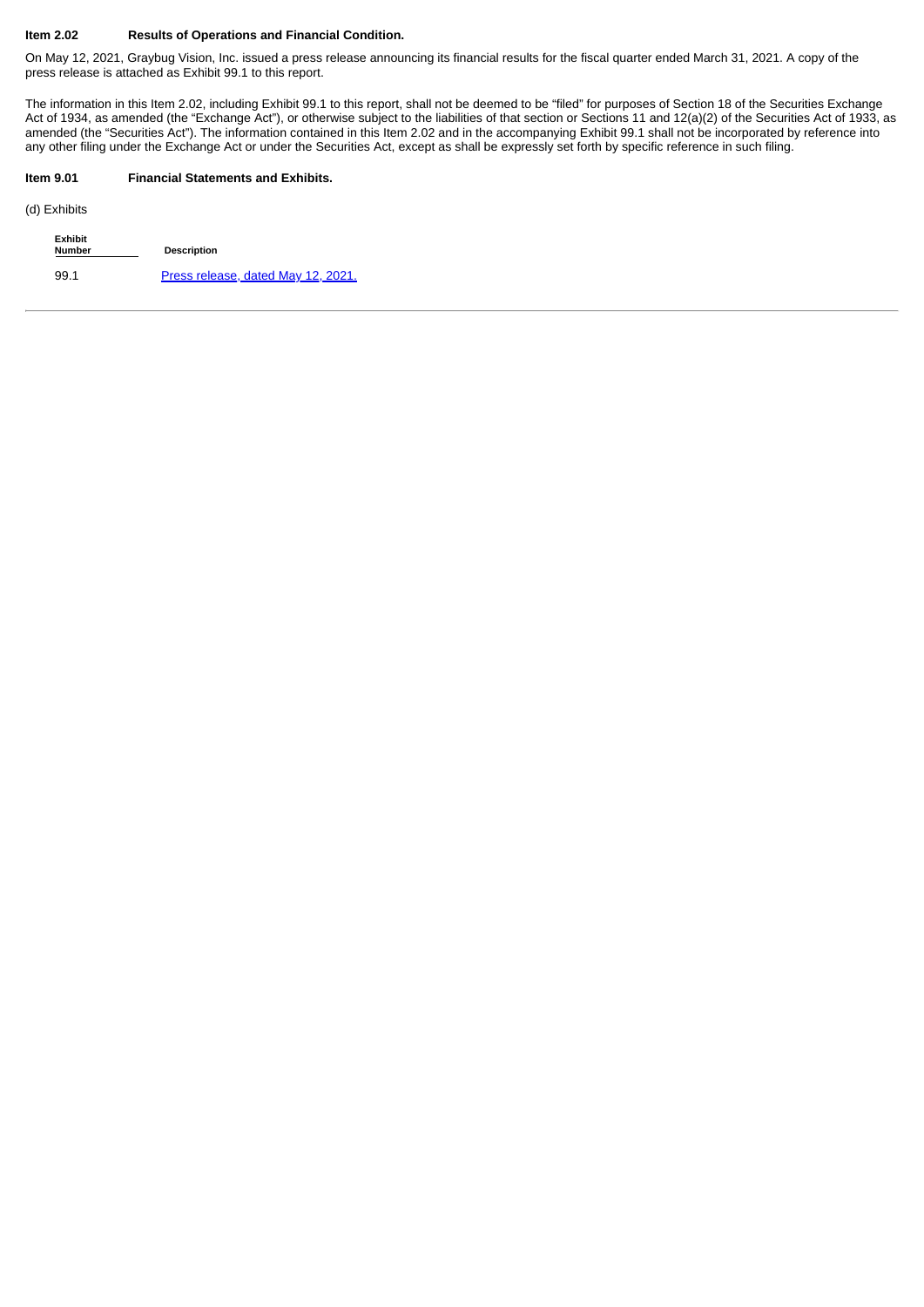#### **SIGNATURE**

Pursuant to the requirements of the Securities Exchange Act of 1934, the registrant has duly caused this report to be signed on its behalf by the undersigned hereunto duly authorized.

# **GRAYBUG VISION, INC.**

Date: May 12, 2021 **By:** /s/ Frederic Guerard

**Frederic Guerard, Pharm.D. Chief Executive Officer (Principal Executive Officer)**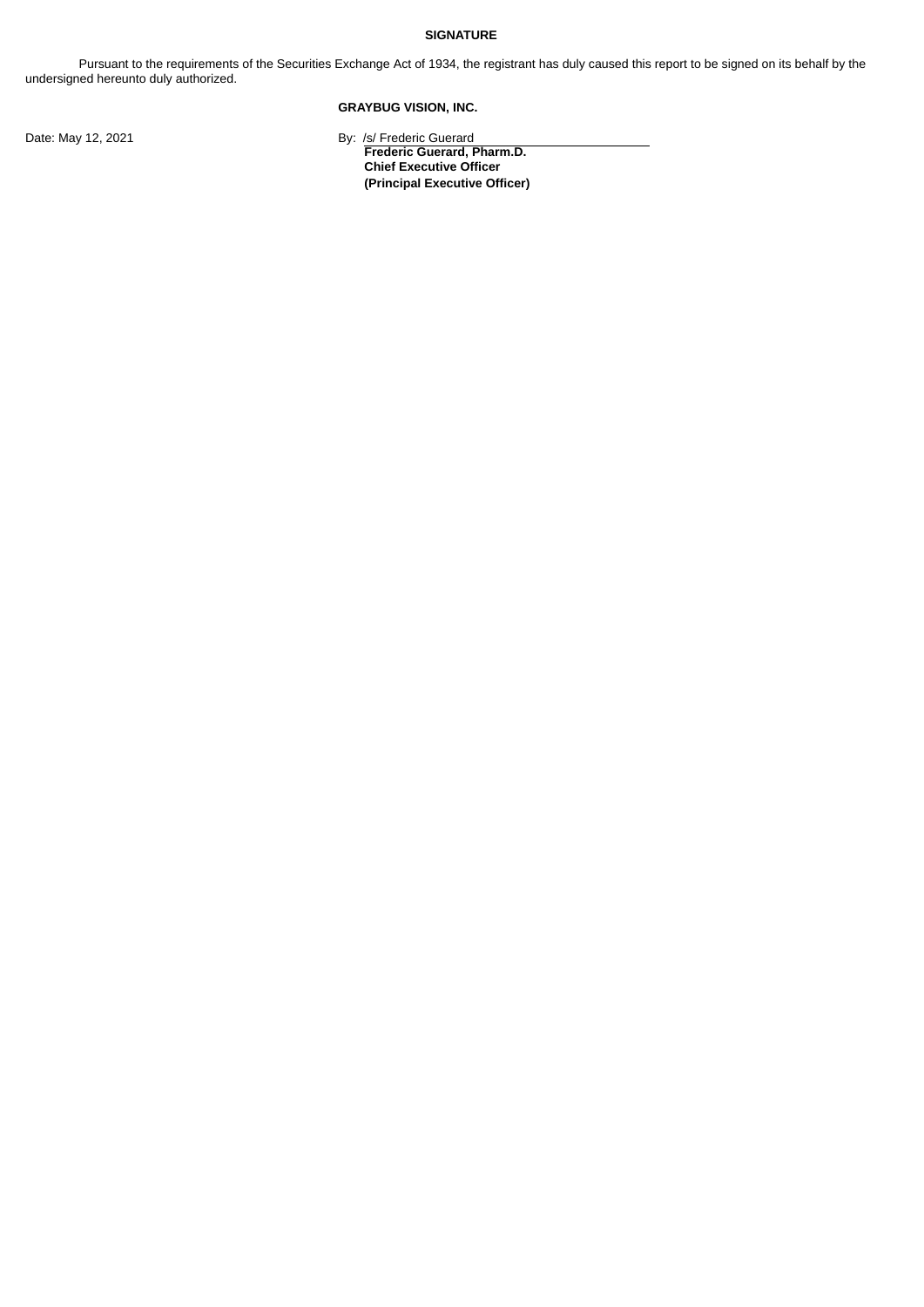<span id="page-3-0"></span>

Graybug Vision, Inc. 275 Shoreline Drive, Suite 450 Redwood City, CA 94065 www.graybug.vision

**Exhibit 99.1**

### **Graybug Vision Announces First Quarter 2021 Financial Results and Recent Corporate Developments**

**REDWOOD CITY, Calif.,** May 12, 2021 - Graybug Vision, Inc. (Nasdaq: GRAY), a clinical-stage biopharmaceutical company focused on developing transformative medicines for the treatment of diseases of the retina and optic nerve, today provided an update on recent corporate developments and reported financial results for the quarter ended March 31, 2021.

## **Recent Corporate Developments**

- **Full-data analysis from 12-month treatment phase of ALTISSIMO Phase 2b trial in wet AMD** GB-102 1mg has shown competitive durability and anatomical control versus aflibercept; trend in mean BCVA of GB-102 1mg compared to aflibercept driven primarily by a subgroup of patients.
- **Six-month observational trial extension of ALTISSIMO still underway** 14 of 28 patients enrolled have completed at least five months of the extension period without requiring additional supportive therapy, with six of those having completed all six months.
- **Seeking partner for funding of additional wet AMD clinical trials** Enhanced formulations of GB-102 being developed and preclinical work progressing in parallel.
- **Clinical focus shifting to advancement of GB-401 implant for glaucoma** Disclosed development of implant technology for GB-401 with potential application to GB-102.

#### **Anticipated Milestones**

- Complete six-month observational trial extension of ALTISSIMO by June 2021, with topline data expected in 3Q 2021.
- Expected to present full results of ALTISSIMO trial at a medical conference in 4Q 2021.
- Submit Investigational New Drug (IND) application for GB-401, an injectable formulation of a beta-adrenergic blocker prodrug, for primary open-angle glaucoma, with a dosing regimen of once every six months or longer, in the first half of 2022.
- Commence a Phase 1 trial for GB-401 implant in glaucoma in the first half of 2022.

## **First Quarter 2021 Financial Results**

Net loss for the quarter ended March 31, 2021 was \$11.4 million compared to \$7.8 million for the same period in 2020.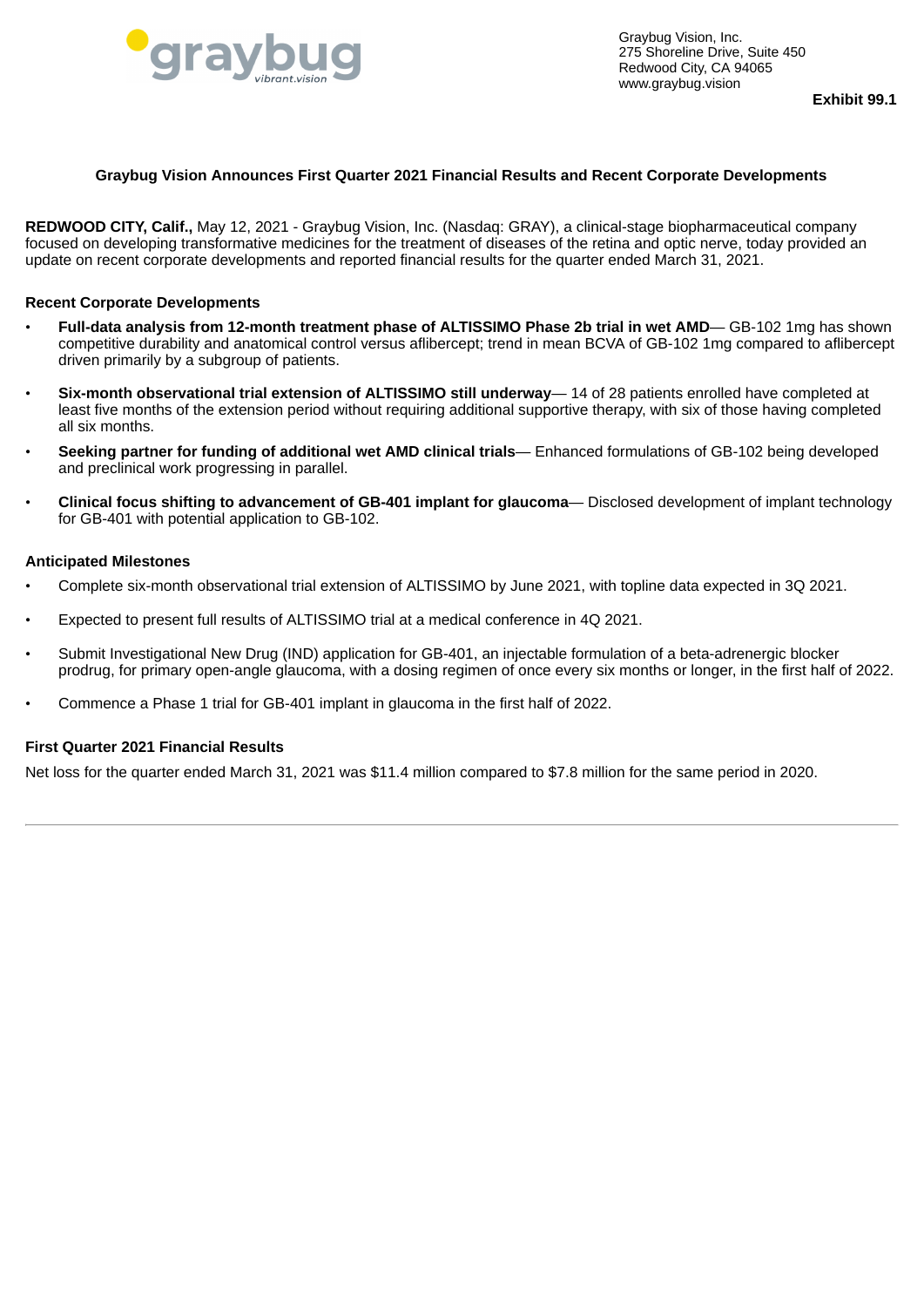Research and development expense for the quarter ended March 31, 2021 was \$6.4 million compared to \$6.1 million for the same period in 2020. The increase was primarily due to fees incurred upon the cancellation of clinical supply orders for the GB-102 Phase 3 trial and increased compensation costs, offset in part by a reduction in clinical trial expenses due to the completion of the treatment phase of the ALTISSIMO trial in December 2020.

General and administrative expense for the quarter ended March 31, 2021 was \$5.0 million compared to \$1.7 million for the same period in 2020. The increase in 2021 was primarily due to the write-off of deposits on fixed assets purchase commitments, an increase in stock-based compensation and an increase in headcount, and the increased cost of additional directors and officers insurance as a result of becoming a public company.

As of March 31, 2021, the company's cash, cash equivalents, and short-term investments totaled \$85.7 million, compared to \$95.0 million as of December 31, 2020. The decrease was primarily due to the loss from operations of \$11.5 million. The company's current cash and investments are sufficient to support its currently planned operations into the first half of 2023.

# **About Graybug**

Graybug is a clinical-stage biopharmaceutical company focused on developing transformative medicines for the treatment of diseases of the retina and optic nerve. The company's proprietary ocular delivery technologies are designed to maintain effective drug levels in ocular tissue for six months and potentially longer, improving disease management, reducing healthcare burdens and ultimately delivering better clinical outcomes. Graybug's lead product candidate, GB-102, a formulation of the pan-vascular endothelial growth factor (VEGF) inhibitor, sunitinib malate targeting a six-month or longer dosing regimen, inhibits multiple neovascular pathways for the intravitreal treatment of retinal diseases, including wet age-related macular degeneration. Graybug's other product candidates developed using its proprietary technologies also include GB-401, an injectable sustained release formulation of a beta-adrenergic blocker prodrug, for primary open-angle glaucoma, with a dosing regimen of once every six months or longer, and GB-103, a longer-acting version of GB-102, designed to maintain therapeutic drug levels in the retinal tissue for 12 months with a single injection. Founded in 2011 on the basis of technology licensed from the Johns Hopkins University School of Medicine, Graybug is headquartered in Redwood City, California. For more information, please visit www.graybug.vision.

## **Forward-Looking Statements**

This press release contains forward-looking statements within the meaning of the "safe harbor" provisions of the Private Securities Litigation Reform Act of 1995 including, but not limited to, statements regarding the company's clinical pipeline, its ability to identify a partner to advance the development of GB-102 for wet AMD, the timing or outcomes of its interactions with regulatory authorities, its ability to advance GB-102, GB-103, GB-401, or any future product candidate through preclinical or clinical development, its ability to timely secure a partner to fund further development of GB-102 on reasonable terms if at all, its ability to achieve its anticipated milestones within the timing outlined above or at all, its ability to conduct planned operations within the evolving constraints arising from the COVID-19 pandemic, the company's operating results and use of cash, the company's operations as a public company, the company's management and board of directors, and the timing, cost, and results of its clinical trials. Forward-looking statements are subject to risks and uncertainties that may cause the company's actual activities or results to differ significantly from those expressed in any forward-looking statement, including risks and uncertainties described under the heading "Risk Factors" in the company's annual report on Form 10-K filed for the year ended December 31, 2020, and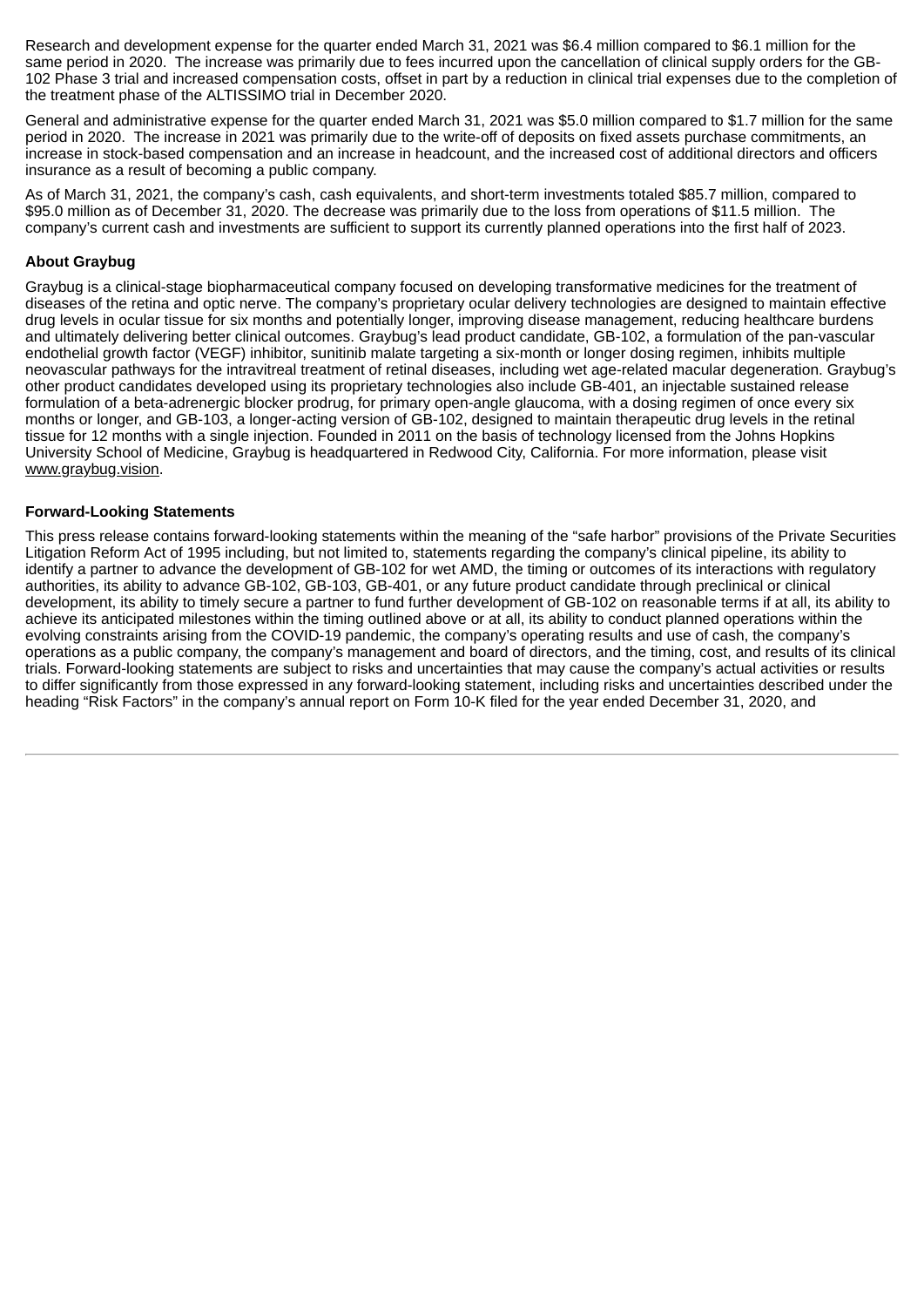the other reports the company files from time to time with the Securities and Exchange Commission. These forward-looking statements speak only as of the date of this press release, and the company undertakes no obligation to revise or update any forward-looking statements to reflect events or circumstances after the date hereof.

**Investor Contact** IR@graybug.vision (650) 487-2409

**Media Contact** media@graybug.vision (404) 384-0067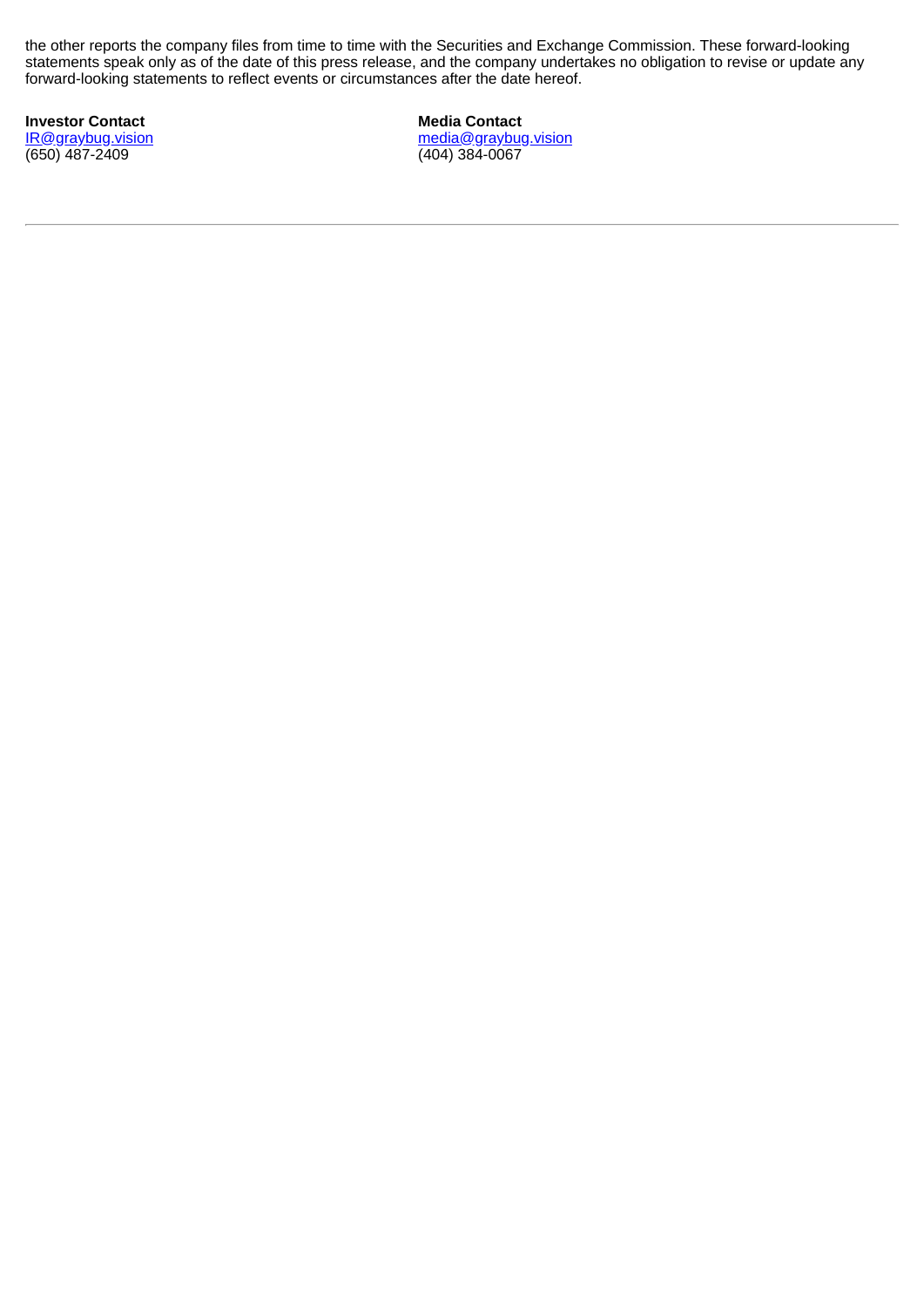### **GRAYBUG VISION, INC. Condensed Statements of Operations (In thousands, except share and per share amounts; unaudited)**

|                                                                                                                | Three Months Ended March 31, |            |      |           |
|----------------------------------------------------------------------------------------------------------------|------------------------------|------------|------|-----------|
|                                                                                                                | 2021                         |            | 2020 |           |
| Operating expenses:                                                                                            |                              |            |      |           |
| Research and development                                                                                       | \$                           | 6.448      | \$   | 6,085     |
| General and administrative                                                                                     |                              | 5,040      |      | 1,711     |
| Total operating expenses                                                                                       |                              | 11,488     |      | 7,796     |
| Loss from operations                                                                                           |                              | (11, 488)  |      | (7, 796)  |
| Interest income                                                                                                |                              | 39         |      | 108       |
| Change in fair value of preferred stock tranche obligation                                                     |                              |            |      | (106)     |
| Net loss                                                                                                       |                              | (11, 449)  |      | (7, 794)  |
| Cumulative dividends on convertible preferred stock                                                            |                              |            |      | (1, 299)  |
| Net loss attributable to common stockholders                                                                   |                              | (11, 449)  | \$.  | (9,093)   |
| Net loss per common share-basic and diluted                                                                    |                              | (0.54)     |      | (6.61)    |
| Weighted-average number of shares outstanding used in computing net loss per<br>common share-basic and diluted |                              | 21,020,378 |      | 1,375,177 |